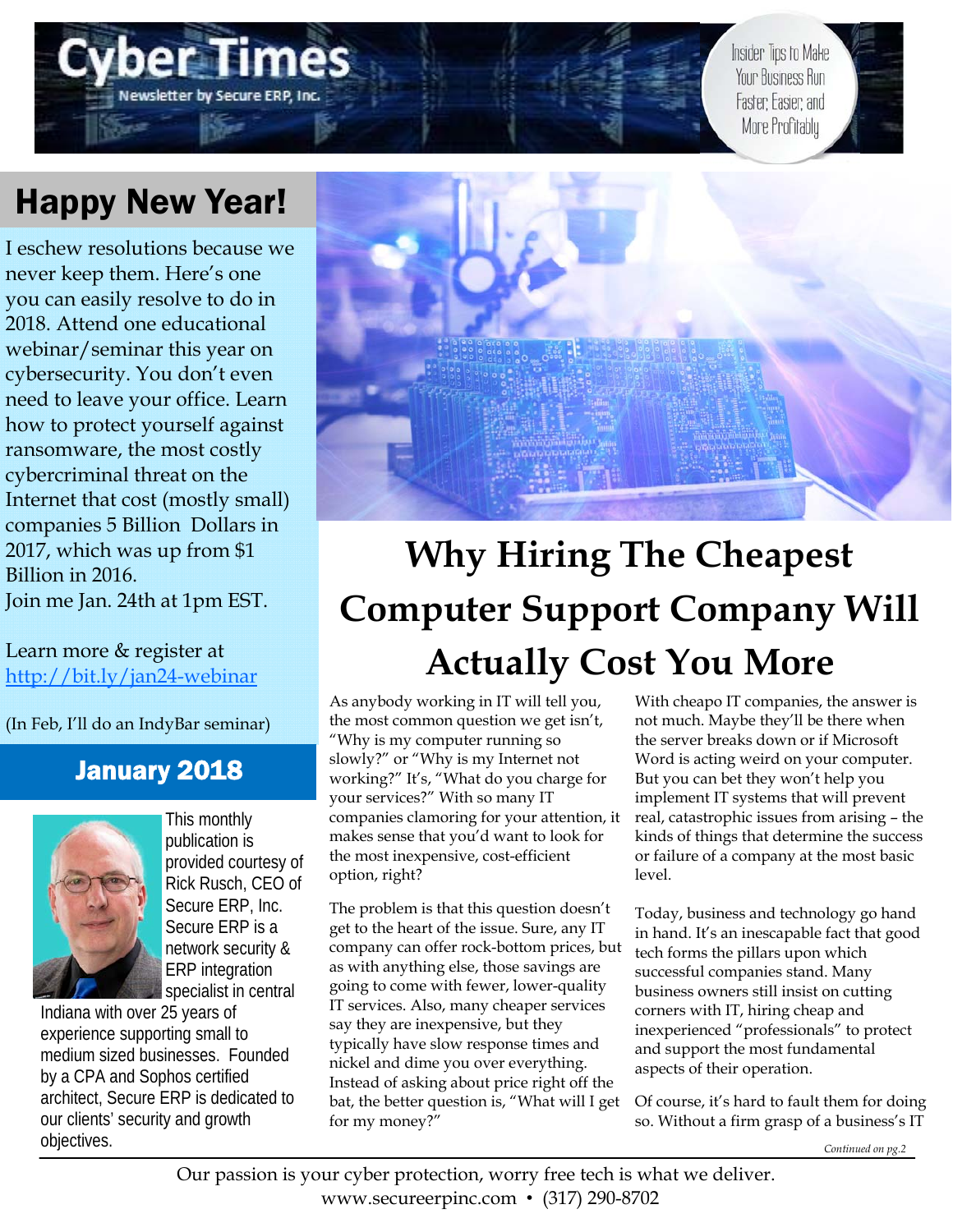### Cyber Times, a monthly publication from Secure ERP, Inc. January 2018

#### *Continued from pg.1*

needs, it's all too easy for a subpar, would-be IT partner to convince an owner they meet the company's requirements. That's why the question, "What will I get for my money?" is so important. IT support coverage needs to be comprehensive, addressing every potential sink-or-swim crisis before it actually happens. The integrity of your network infrastructure should support your business, rather than force you to run around putting out fires.

A downed server or temporarily unreliable network might seem like minor issues, but even the smallest of IT problems can easily snowball into an expensive nightmare that threatens your company's very existence.

Take a company that stores all its data on a central, networked server, for example. Maybe they're a content creation firm, with terabytes of custom-designed client marketing materials stashed away, or a large law practice with thousands of vital case documents. They were reluctant to spend much on IT support, so they went with the cheapest option available. Of course, regular server maintenance wasn't included in their package, but they assumed their trusty hardware would keep kicking for at least a few more

**"When technology works, it's easy to imagine that it'll continue working without issue. But the fact is that a computer network requires constant, behind-thescenes monitoring and maintenance to ensure it stays up and running, not to mention secure."** 



years. But when an employee tries to access the database, an error pops up. Upon further investigation, it turns out the outdated server has finally broken down, apparently for good. All those documents, all that data instrumental to the basic functionality of the company, is irrecoverable – thousands of hours of work (and thousands of dollars) down the drain, and all because of an issue that would easily have been caught and prevented by a team of qualified IT experts.

When technology works, it's easy to imagine that it'll continue working without issue. But the fact is that a computer network requires constant, behind-the-scenes monitoring and maintenance to ensure it stays up and running, not to mention secure.

From hordes of hackers waiting in the wings for you to slip up, to hardware failure, to natural disasters, rogue employees and a million other IT threats, it's important to ensure the stability of your network before a problem comes knocking. Cheap Band-Aid solutions work great until the day they cost you thousands. It's better to invest in a team of real IT experts, and avoid crisis altogether. It's much cheaper to prevent something from breaking than it is to replace it altogether.

### FREE Report: The Business Owner's Guide To IT Support Services And Fees

#### You'll learn:



Pay For IT Support For Your<br>Business And How To Get<br>Exactly What You Need

- The three most common ways IT companies charge for their services and the pros and cons of each approach.
- A common billing model that puts ALL THE RISK on you, the customer, when buying IT services; you'll learn what it is and why you need to avoid agreeing to it.
- Exclusions, hidden fees and other "gotcha" clauses IT companies put in their contracts that you DON'T want to agree to.
- How to make sure you know exactly what you're getting to avoid disappointment, frustration and added costs later on that you didn't anticipate.

### **Claim Your FREE Copy at www.secureerpinc.com/ITbuyersguide**

Our passion is your cyber protection, worry free tech is what we deliver. www.secureerpinc.com • (317) 290-8702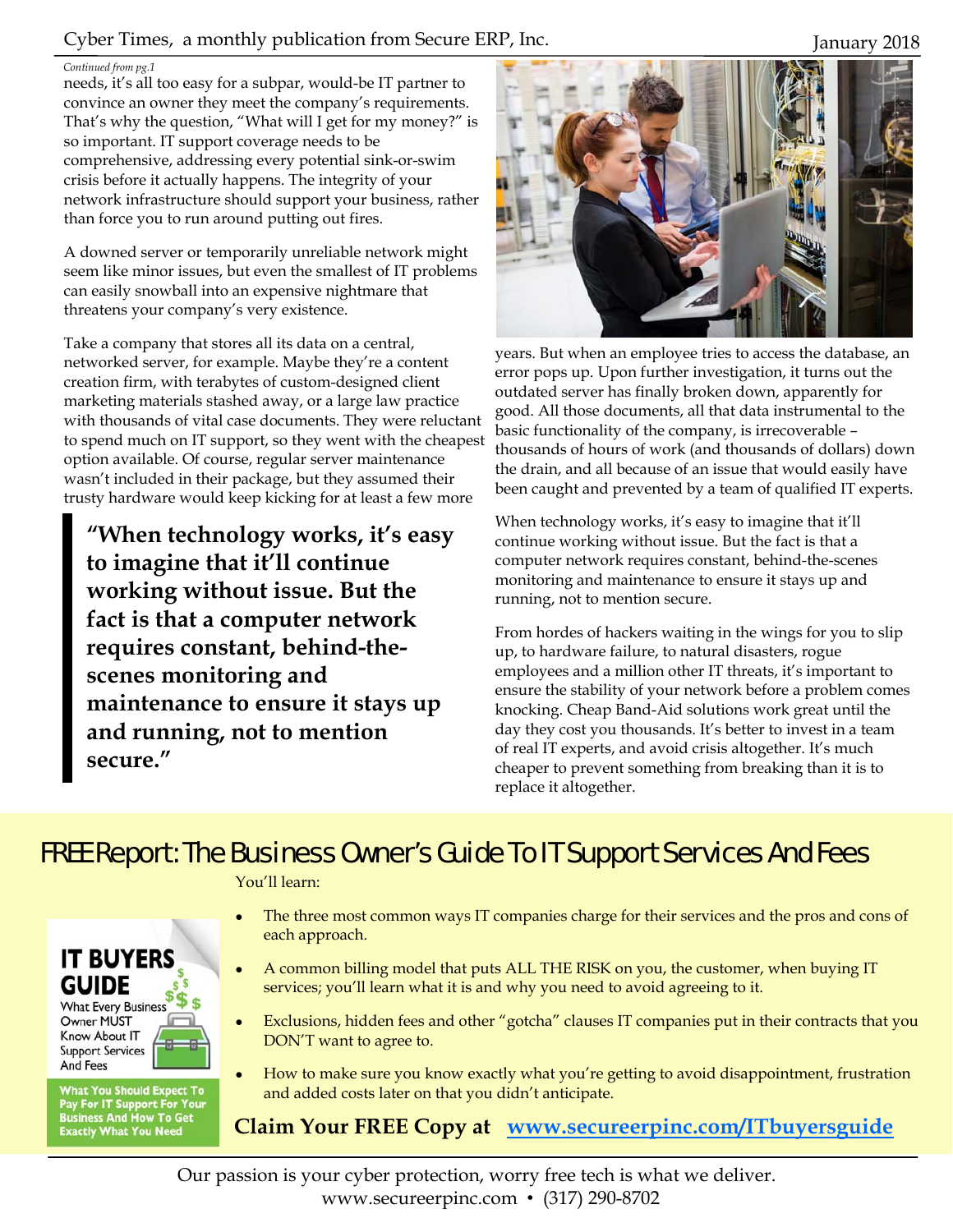### FREE Weekly ITSec **Tips**

It's a brand new year and you've

resolved to be a better cyber security steward

this year. But that can sometime come with a large price tag. What's a budget conscious business owner to do? Stay informed by subscribing to my free weekly cybersecurity email tips. I've developed a year's worth of tips to keep you better informed AND better protected throughout 2018. This isn't SPAM, but real practical advice & solutions. The very first tip covers obtaining a service like Cisco Umbrella for FREE. **That will make your entire network safer with just the first tip.** 

If we're having an event that month I'll send one extra email a letting you know so you get first dibs on a spot.

Sign Up at

**www.secureerpinc.com/cybersecuritytips**

(You get a free report to review too)

or call our office at

**(317)290-8702** 

## **Run Your Next Meeting Like A CEO**

*As both a CEO for a couple of decades and a humble bystander, I've grown to appreciate the fine art of how to run a meeting well. I have seen billionaire tech CEOs run meetings where people cried their eyes out they were so inspired, and I've seen frontline supervisors at an aluminum can manufacturing company run meetings so poorly that people were falling asleep, heads clunking down on the table.* 

*Want to run your next meeting like a CEO? Here are three ways experts avoid rookie mistakes and elevate their meetings to the next level.*

### 1**Make an agenda with three simple questions.**

This is an absolute ninja level of CEO wizardry. As many authors have said, success comes not when you have all the answers, but when you ask all the right questions. Show you have CEO swagger and print on a piece of paper (and include in the online calendar appointment) three simple questions for the itinerary. Simple questions make valuable meetings.

### 2**Summarize key points you hear.**

Meetings get sidetracked when lots of people are talking and nobody is summarizing key points as you go. Great leaders often pause naturally about every 10 minutes and take the time to summarize the key points they're hearing. Little statements like, "It sounds like one big conclusion we are making is X" or, "One big question I hear us asking is Y" can have a tremendous impact. Right after these



*Geoff Smart is chairman and founder of ghSMART. Geoff is co-author, with his colleague Randy Street, of the* New York Times *bestselling book* Who: A Method for Hiring *and the author of the No. 1* Wall Street Journal *best-seller*  Leadocracy: Hiring More Great Leaders (Like You) into Government*. Geoff co-created the Topgrading brand of talent management. Geoff is the Founder of two 501(c)(3) not-for-profit organizations. SMARTKids Leadership Program™ provides 10 years of leadership tutoring and the Leaders Initiative™ seeks to deploy society's greatest leaders into government. Geoff earned a BA in Economics with Honors from Northwestern University, an MA, and a PhD. in Psychology from Claremont Graduate University.* 



summary statements, you'll see the conversation turn toward a decision point and boom – a decision is made.

# 3 **Make people feel safe.**

I once heard a governor tell a skittish junior staffer, "Tell me more about what you mean by that. I want to understand." On another occasion, a CEO told a new member of her team, "I am not promising I'm going to share your point of view, but I want to understand it. So tell me more." The best CEOs don't want to intimidate people in meetings. Instead, they make people feel safe, so that everyone feels open to sharing useful information without fear of retribution or being made to look stupid. Make people feel respected, heard and appreciated, and you'll be impressed by the value of the information you learn, and the solutions that come from your team.